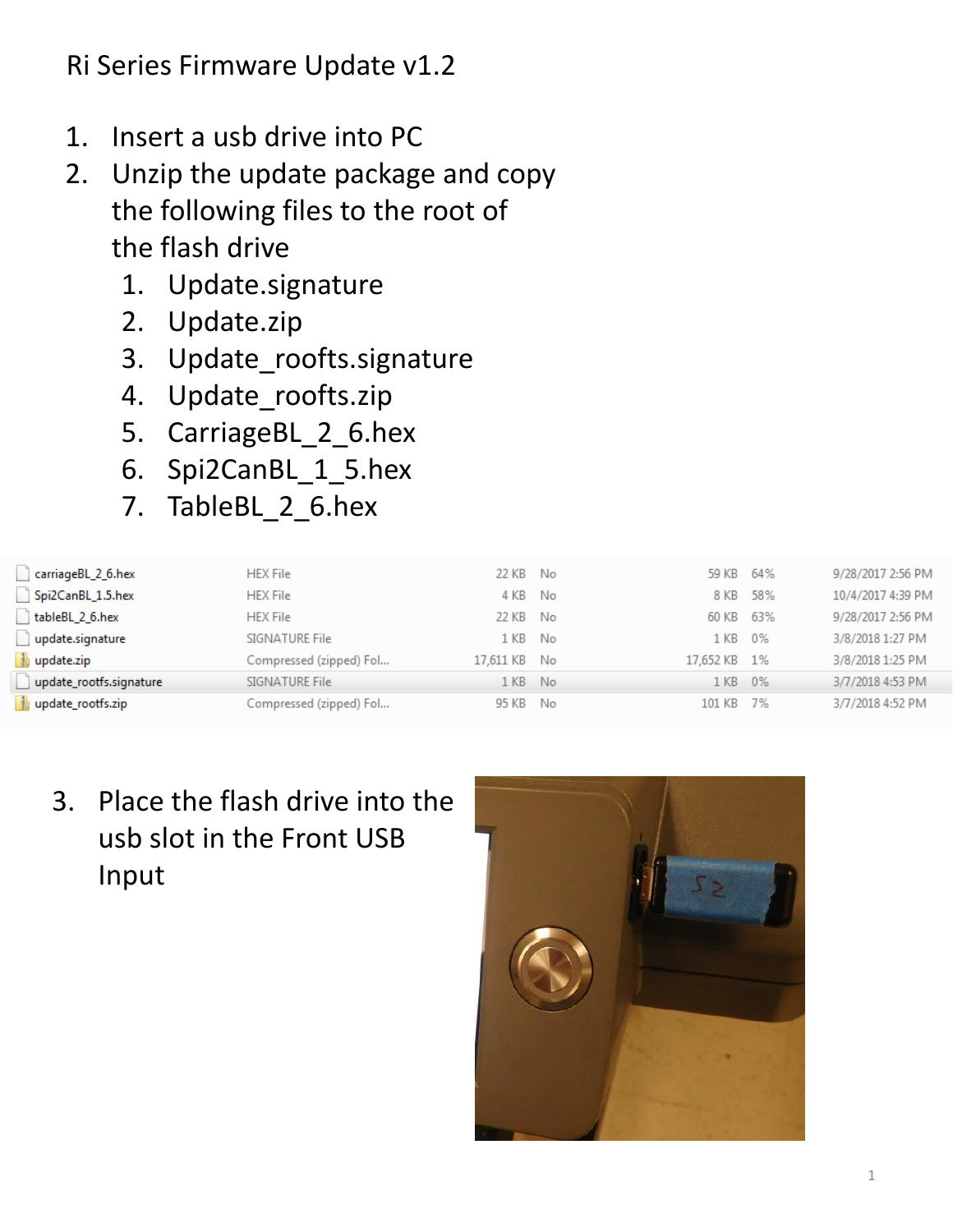- 4. Press Menu>>About Printer >> Update; The printer will automatically power down
- 5. Press the power button and Check the firmware version under Menu>>About Printer



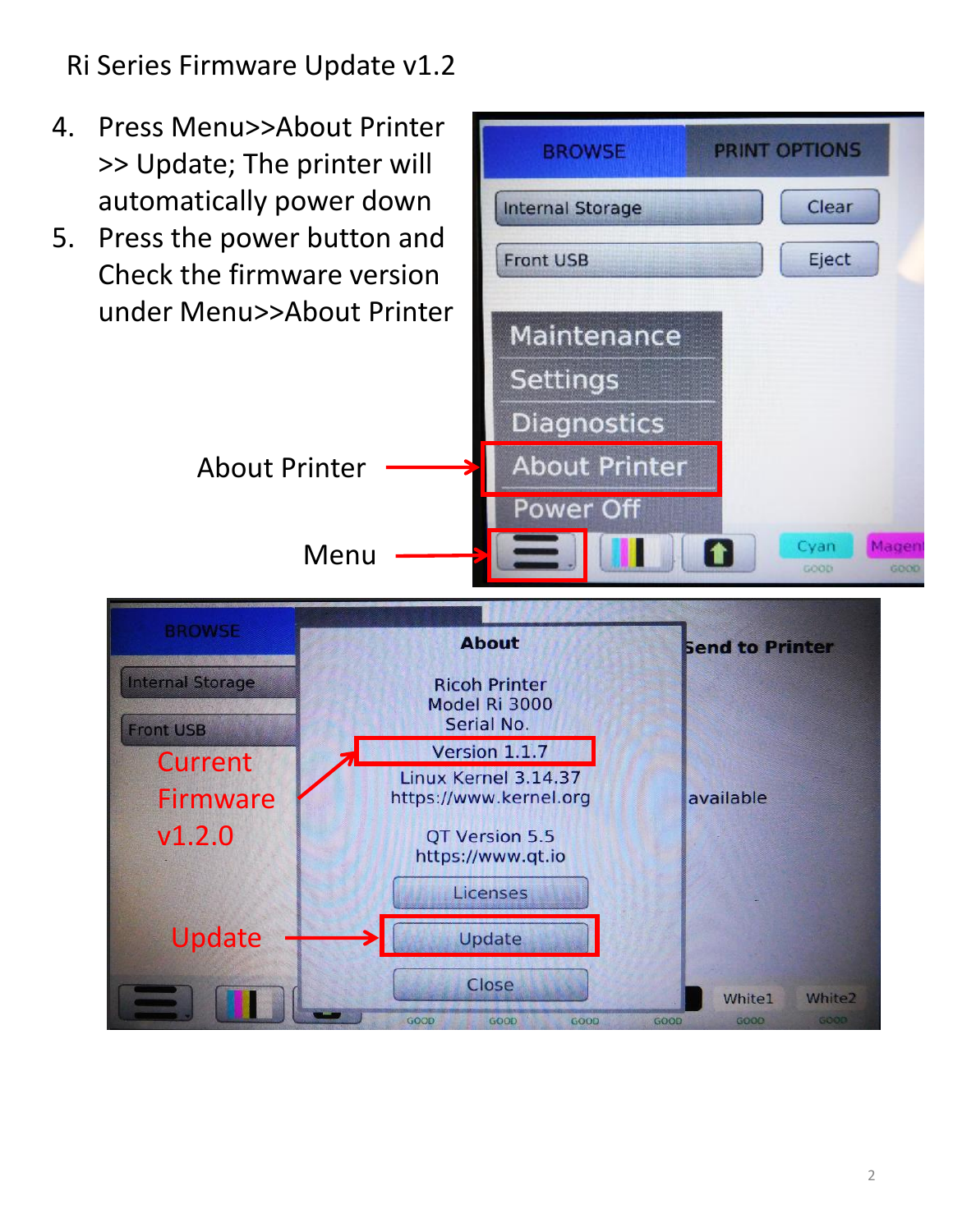- 6. Press the Power button 8x to enable the advanced menu
- 7. Go to the PrintHead tab and select Gen Waveform.
- 8. Restart the printer





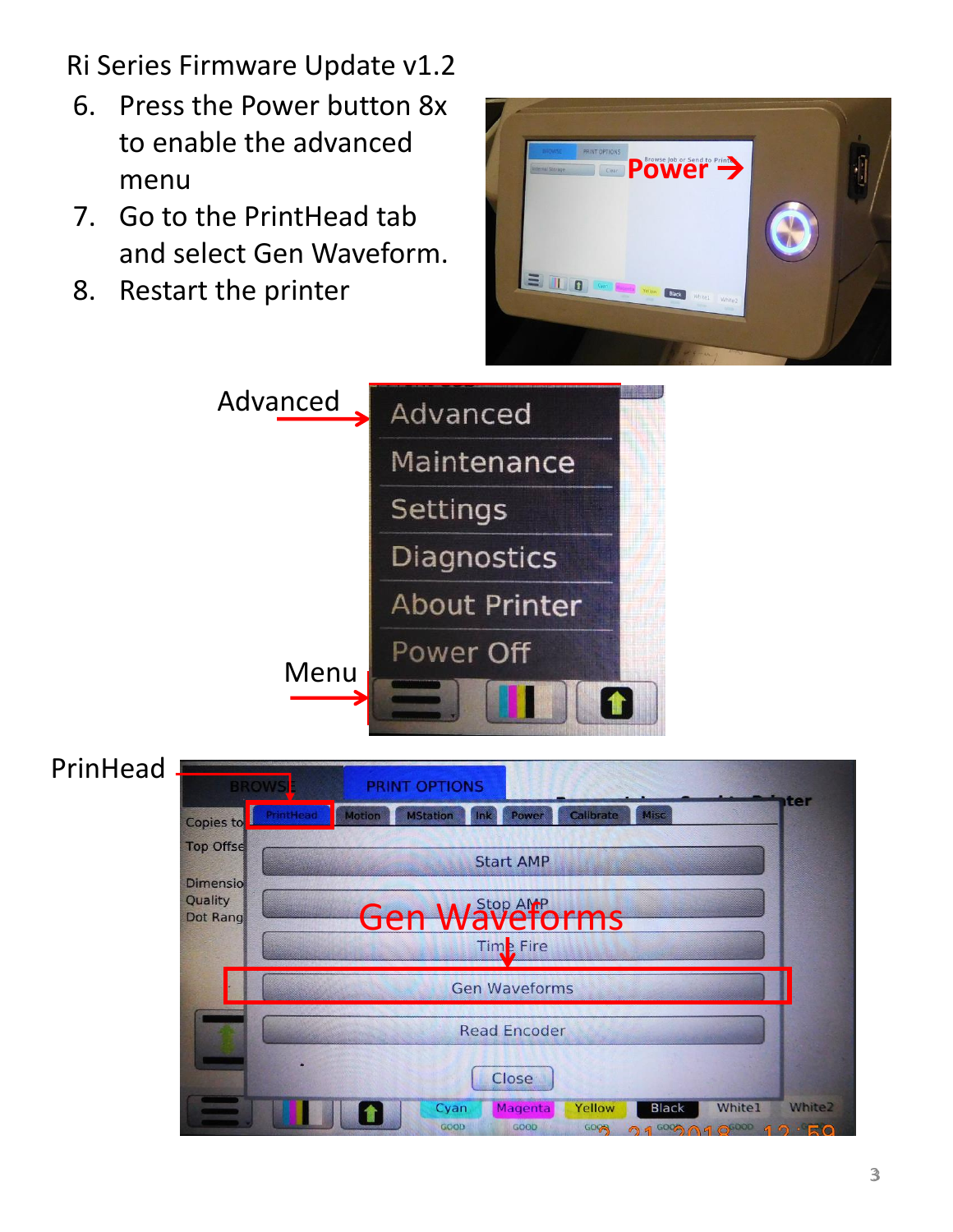- 9. For the next part of this update, we will update the following boards:
	- 1. Carriage Motion Board > CarriageBL 2 6.hex
	- 2. Table Motion Board > TableBL 2 6.hex
	- 3. Carriage SPI Chip > Spi2CanBL\_1\_5.hex
- 10. Steps 11-17 will need to be repeated for each board listed above

| carriageBL_2_6.hex | 9/28/2017 2:56 PM HEX File | 59 KB |
|--------------------|----------------------------|-------|
| Spi2CanBL_1.5.hex  | 10/4/2017 4:39 PM HEX File | 8 KB  |
| tableBL 2 6.hex    | 9/28/2017 2:56 PM HEX File | 60 KB |

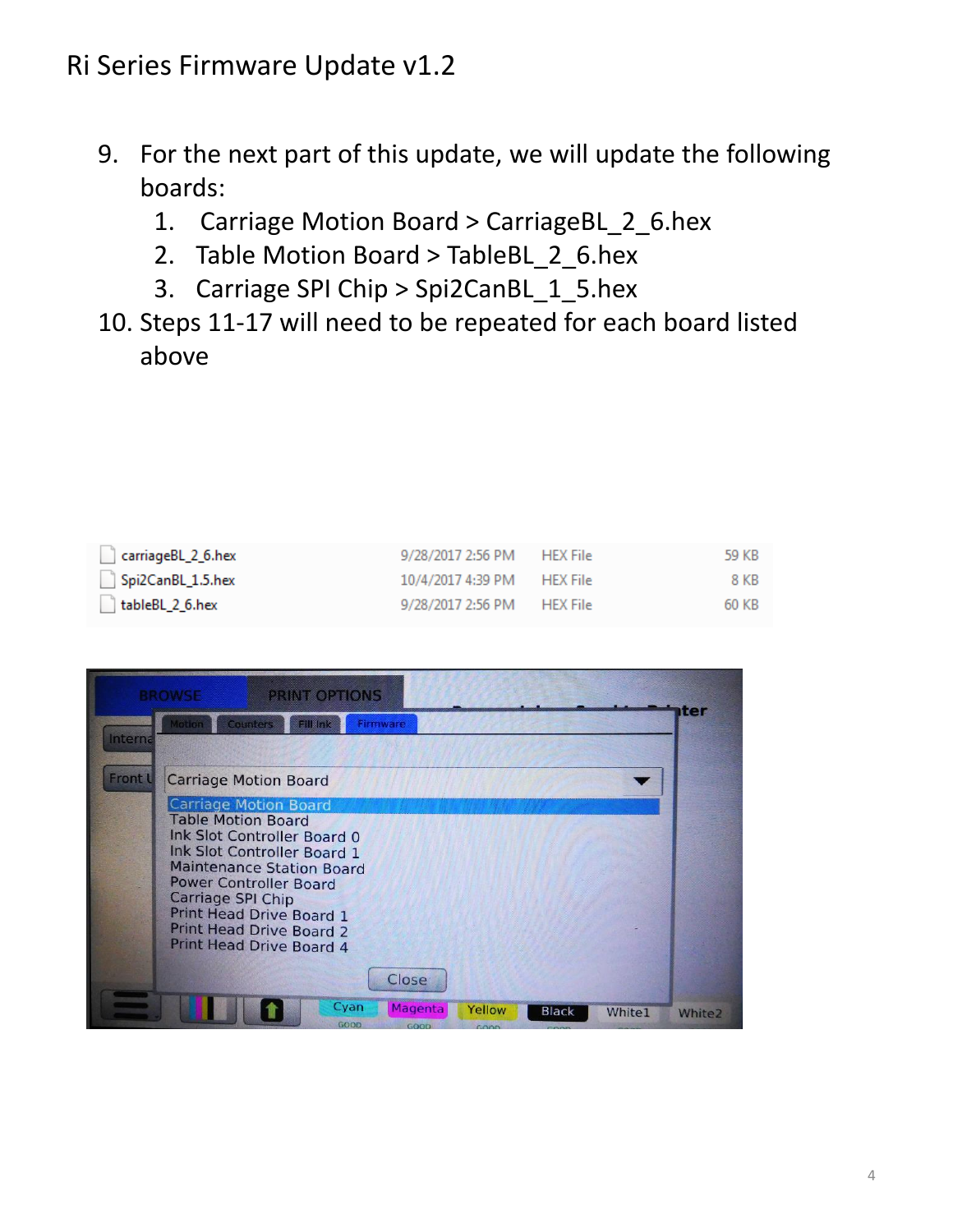

|         | <b>PRINT OPTIONS</b><br><b>BROWSE</b>                                                                   |                       |
|---------|---------------------------------------------------------------------------------------------------------|-----------------------|
| Interna | Counters<br>Fill Ink<br>Firmware<br><b>Motion</b>                                                       | <b>iter</b>           |
| Front L | <b>Carriage Motion Board</b>                                                                            |                       |
|         | Read Board Info                                                                                         |                       |
|         | <b>Update Firmware</b><br><b>Committee</b>                                                              |                       |
|         | Close                                                                                                   |                       |
|         | White1<br>Yellow<br><b>Black</b><br>Cyan<br>Magenta<br>1<br>6000<br>GOOD<br>GOOD<br>GOOD<br><b>GOOD</b> | White2<br><b>GOOD</b> |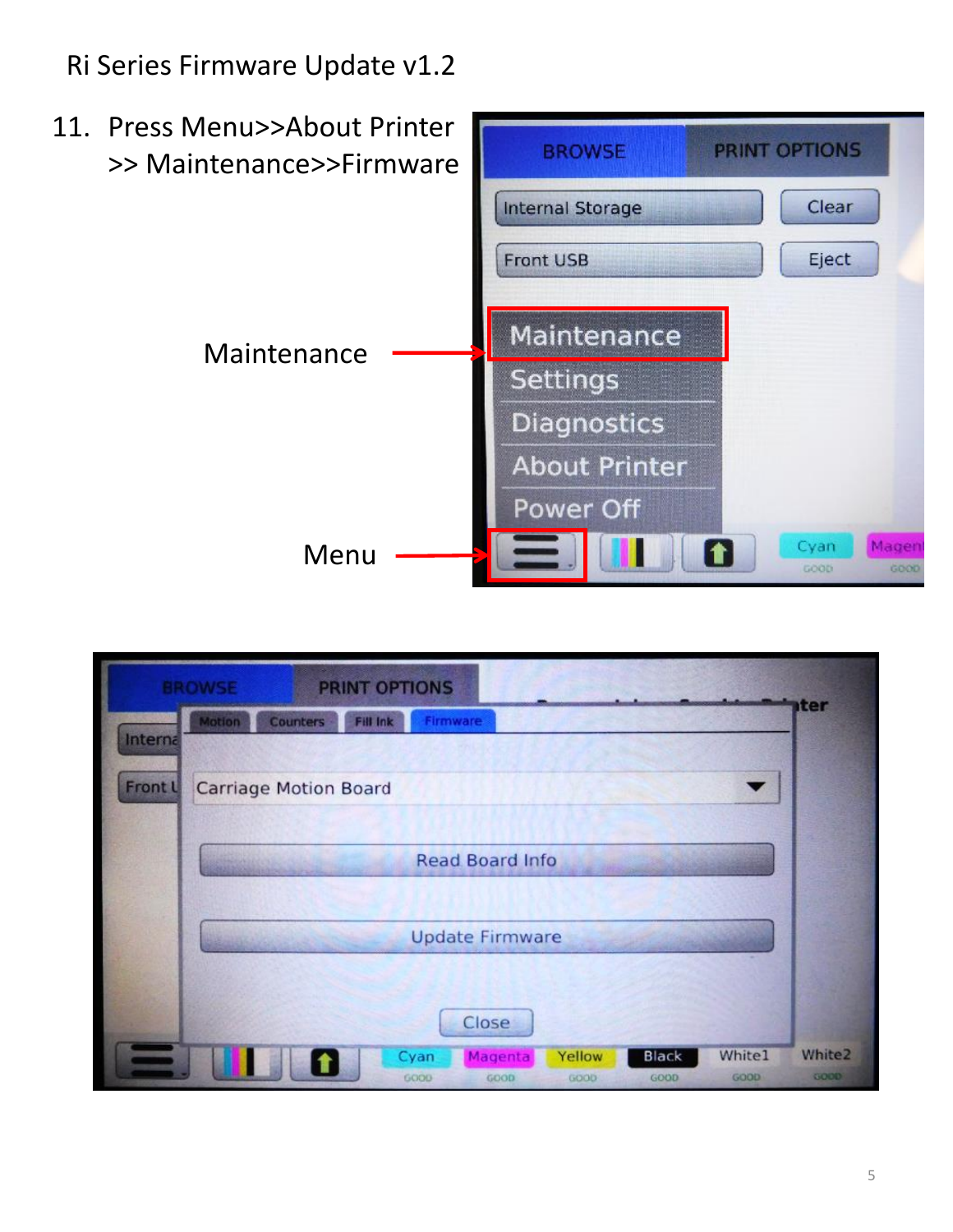12. Select the board to be updated from the drop down list

| <b>BROWSE</b><br><b>Motion</b> | <b>PRINT OPTIONS</b><br><b>Counters</b><br><b>Fill Ink</b>         | Firmware       |        |              |               | ter                |
|--------------------------------|--------------------------------------------------------------------|----------------|--------|--------------|---------------|--------------------|
| Interna                        |                                                                    |                |        |              |               |                    |
| <b>Front L</b>                 | <b>Carriage Motion Board</b>                                       |                |        |              |               |                    |
|                                | <b>Carriage Motion Board</b>                                       |                |        |              |               |                    |
|                                | <b>Table Motion Board</b><br>Ink Slot Controller Board 0           |                |        |              |               |                    |
|                                | Ink Slot Controller Board 1<br><b>Maintenance Station Board</b>    |                |        |              |               |                    |
|                                | <b>Power Controller Board</b>                                      |                |        |              |               |                    |
|                                | Carriage SPI Chip<br><b>Print Head Drive Board 1</b>               |                |        |              |               |                    |
|                                | <b>Print Head Drive Board 2</b><br><b>Print Head Drive Board 4</b> |                |        |              |               |                    |
|                                |                                                                    | <b>Close</b>   |        |              |               |                    |
|                                | Cyan                                                               | <b>Magenta</b> | Yellow | <b>Black</b> | <b>White1</b> | White <sub>2</sub> |

#### 13. Press Update Firmware

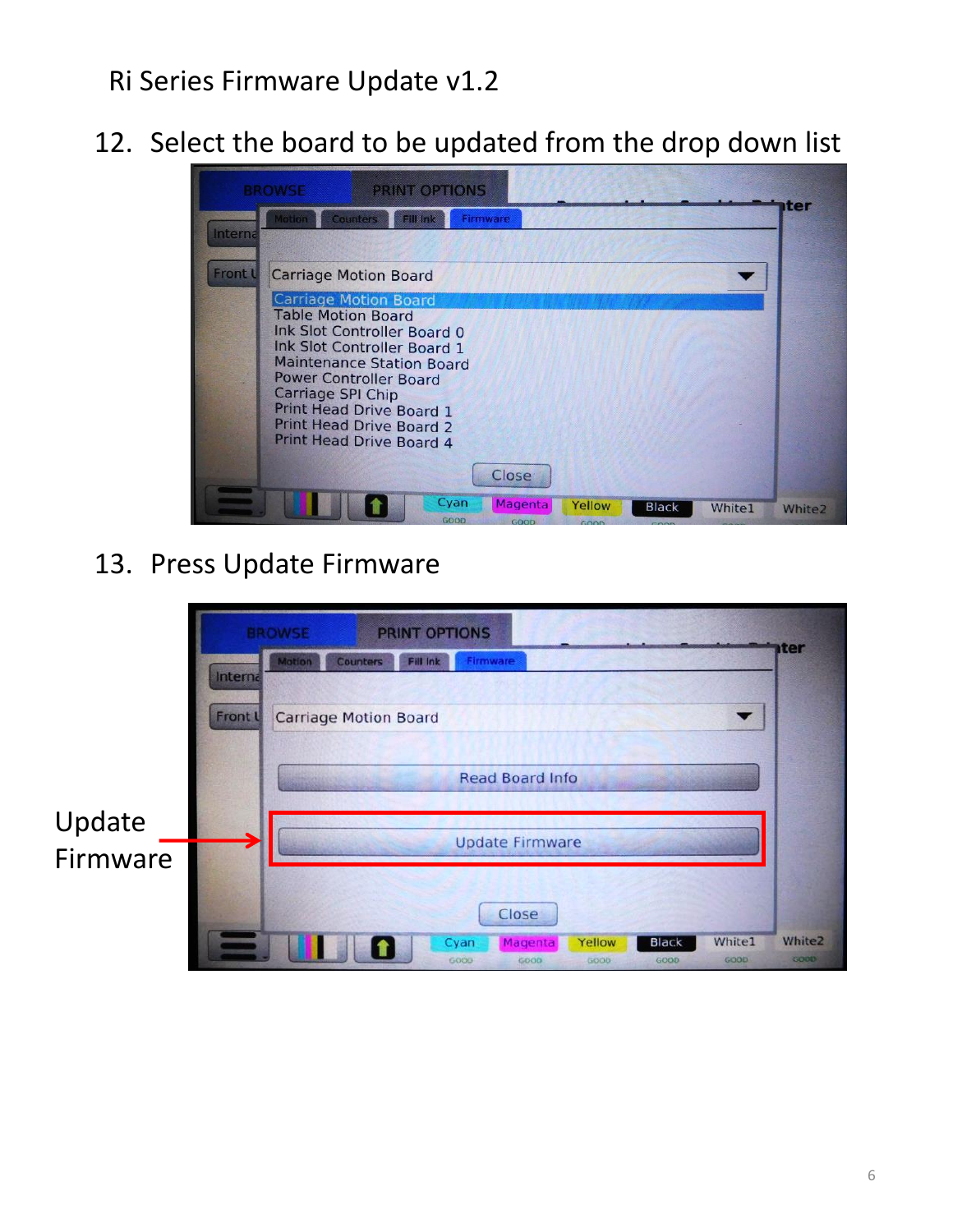14. Choose the file for the board to be updated and press Select once the correct board is highlighted

|                                        | <b>PRINT OPTIONS</b>                              |                      |                                        |
|----------------------------------------|---------------------------------------------------|----------------------|----------------------------------------|
| Copies to                              | <b>File Name</b>                                  | <b>Size</b>          | ter                                    |
| <b>Top Offse</b>                       | carriageBL_2_6.hex                                | 58KB                 |                                        |
| <b>Dimensio</b><br>Quality<br>Dot Rang | tableBL 2 6.hex                                   | <b>59KB</b>          |                                        |
|                                        | PowerModuleControllerBL_1_6.HEX                   | 9KB                  |                                        |
|                                        | InkSlotControllerBL 1.11.hex                      | <b>18KB</b>          |                                        |
|                                        | MaintenanceStationBL 1.7.hex                      | 9KB                  |                                        |
|                                        | Cancel                                            | Select               |                                        |
|                                        | Cyan<br>Magenta<br>Yellow<br>GOOD<br>GOOD<br>GOOD | <b>Black</b><br>GOOD | <b>White1</b><br><b>White2</b><br>GOOD |
|                                        |                                                   |                      | Select                                 |

|                                                             | <b>RROWSE</b>                                                                                                                         | <b>PRINT OPTIONS</b>                                                                                                                                                                                      |                 |                 |       |     |
|-------------------------------------------------------------|---------------------------------------------------------------------------------------------------------------------------------------|-----------------------------------------------------------------------------------------------------------------------------------------------------------------------------------------------------------|-----------------|-----------------|-------|-----|
| Copies to<br><b>Top Offse</b><br><b>Dimensio</b><br>Quality | Erase page 0x6400<br>Write page 0x6400<br>Dot Rang   Erase page 0x6800<br>Write page 0x6800<br>Erase page 0x6c00<br>Write page 0x6c00 | Compare CRC for page 0x6000<br>Set page address 0x6400<br>Compare CRC for page 0x6400<br>Set page address 0x6800<br>Compare CRC for page 0x6800<br>Set page address 0x6c00<br>Compare CRC for page 0x6c00 |                 |                 |       | rer |
|                                                             |                                                                                                                                       | Close                                                                                                                                                                                                     |                 | Cancel          |       |     |
|                                                             |                                                                                                                                       |                                                                                                                                                                                                           | Cyan<br>Magenta | Yellow<br>Black | White |     |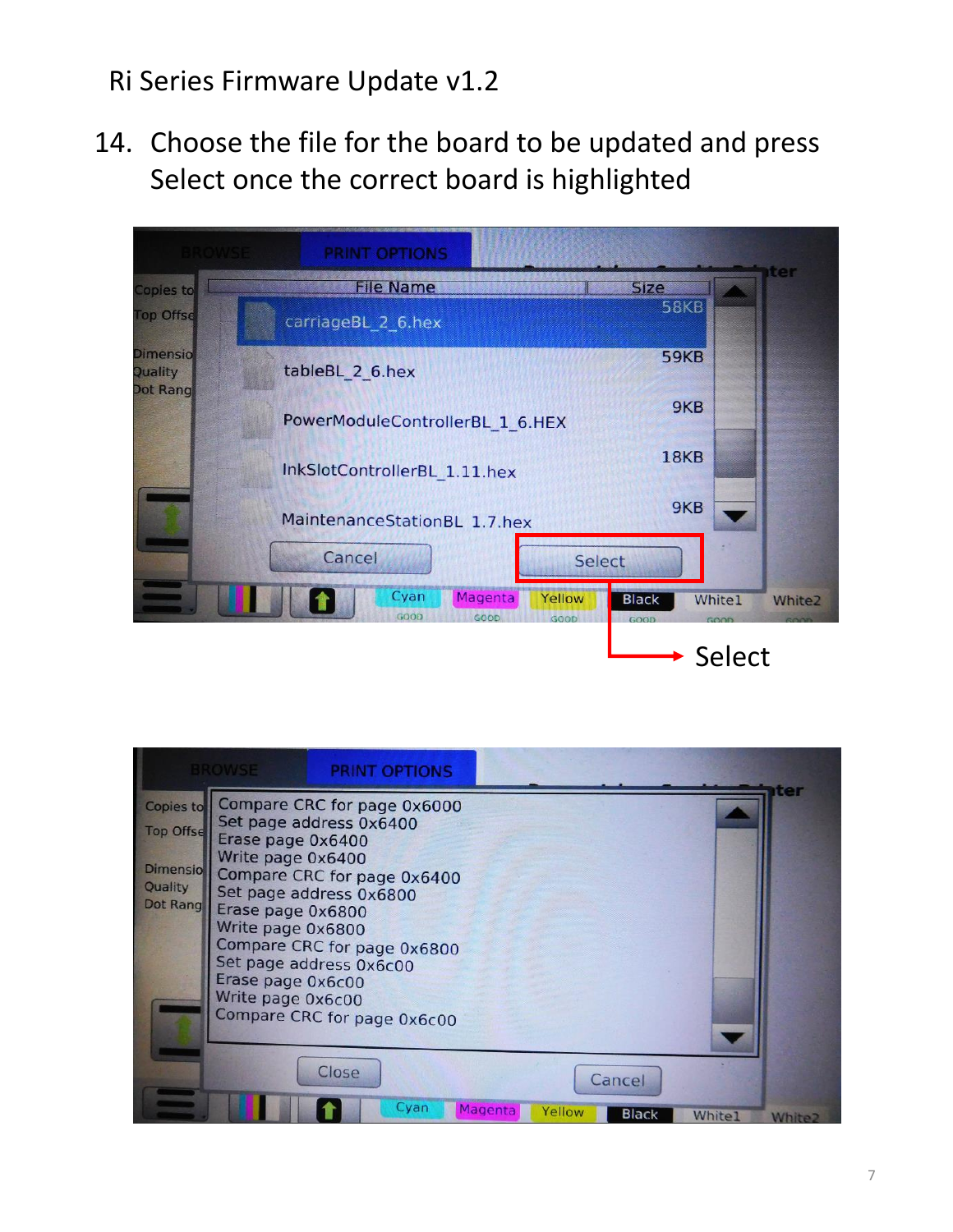15. Select the board to be verified from the drop down list

| <b>BROWSE</b>            | <b>PRINT OPTIONS</b>                                               |          |        |              |        |                    |
|--------------------------|--------------------------------------------------------------------|----------|--------|--------------|--------|--------------------|
| <b>Motion</b><br>Interna | <b>Counters</b><br><b>Fill Ink</b>                                 | Firmware |        |              |        | tter               |
| Front L                  | <b>Carriage Motion Board</b>                                       |          |        |              |        |                    |
|                          | <b>Carriage Motion Board</b><br><b>Table Motion Board</b>          |          |        |              |        |                    |
|                          | <b>Ink Slot Controller Board 0</b><br>Ink Slot Controller Board 1  |          |        |              |        |                    |
|                          | <b>Maintenance Station Board</b><br><b>Power Controller Board</b>  |          |        |              |        |                    |
| Carriage SPI Chip        | Print Head Drive Board 1                                           |          |        |              |        |                    |
|                          | <b>Print Head Drive Board 2</b><br><b>Print Head Drive Board 4</b> |          |        |              |        |                    |
|                          |                                                                    | Close    |        |              |        |                    |
|                          | Cyan                                                               | Magenta  | Yellow | <b>Black</b> | White1 | White <sub>2</sub> |

#### 16. Press Read Board Info